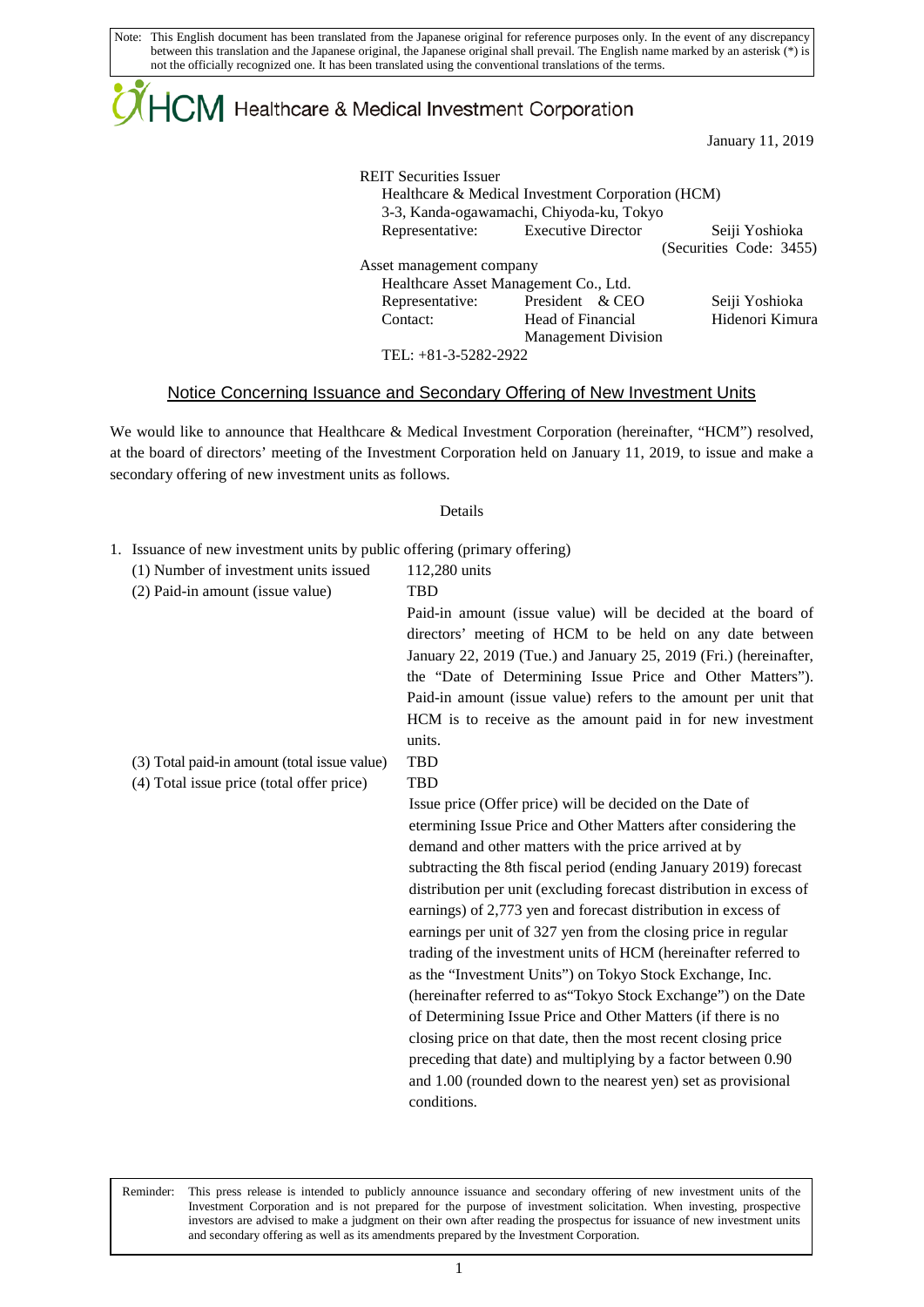### **JVI** Healthcare & Medical Investment Corporation

- (5) Offering method New investment units will be offered by primary offering, and an underwriting syndicate of which SMBC Nikko Securities Inc. and Nomura Securities Co., Ltd. are the joint lead managers (hereinafter, collectively the "Underwriters") will underwrite all investment units of the primary offering. SMBC Nikko Securities Inc. will be the sole bookrunner of the primary offering. (6) Details of underwriting agreement The Underwriters will pay to HCM the amount paid-in (total
- issue value) on the payment date as described in (9) below, and the difference between the total issue price (offer price) and the total paid-in (total issue value) will be the proceeds the Underwriters will receive. HCM will not pay an underwriting fee to the Underwriters.
- (7) Subscription unit One unit or more by unit
- (8) Period of application From the business day following the Date of Determining Issue Price and Other Matters to the date two business days after the Date of Determining Issuing Price and Other Matters.
- (9) Payment date February 1, 2019 (Fri.)
- (10) Delivery date February 4, 2019 (Mon.)
- (11) Paid-in amount (issue value), issue price (offer price) and other matters necessary to issue new investment units by public offering will be determined at upcoming board of directors' meetings of HCM.
- (12) Each item above is subject to effectuation of notification based on the Financial Instruments and Exchange Act.
- 2. Secondary offering of investment units (by over-allotment) (Please see <Reference> "1. Secondary offering by over-allotment, etc." below.)
	- (1) Number of investment units offered 5,614 units

 $\mathsf{L}$ 

|     |                             | The number of investment units offered mentioned above           |
|-----|-----------------------------|------------------------------------------------------------------|
|     |                             | represents the upper limit of the number of investment units     |
|     |                             | offered by over-allotment by SMBC Nikko Securities Inc.,         |
|     |                             | which is the bookrunner of the primary offering, separate from   |
|     |                             | the primary offering, after considering the demand and other     |
|     |                             | matters concerning the primary offering. The number of           |
|     |                             | investment units offered mentioned above may decrease, or        |
|     |                             | secondary offering by over-allotment may not be implemented at   |
|     |                             | all depending on the demand and other matters for the primary    |
|     |                             | offering. The number of investment units offered will be decided |
|     |                             | at the board of directors' meeting of HCM to be held on the Date |
|     |                             | of Determining Issue Price and Other Matters, after considering  |
|     |                             | the demand and other matters for the primary offering.           |
| (2) | Underwriter                 | <b>SMBC</b> Nikko Securities Inc.                                |
| (3) | Secondary offer price       | TBD                                                              |
|     |                             | Secondary offer price will be decided on the Date of             |
|     |                             | Determining Issue Price and Other Matters. Secondary offer       |
|     |                             | price will be the same as the issue price (offer price) of the   |
|     |                             | primary offering.                                                |
| (4) | Total secondary offer value | TBD                                                              |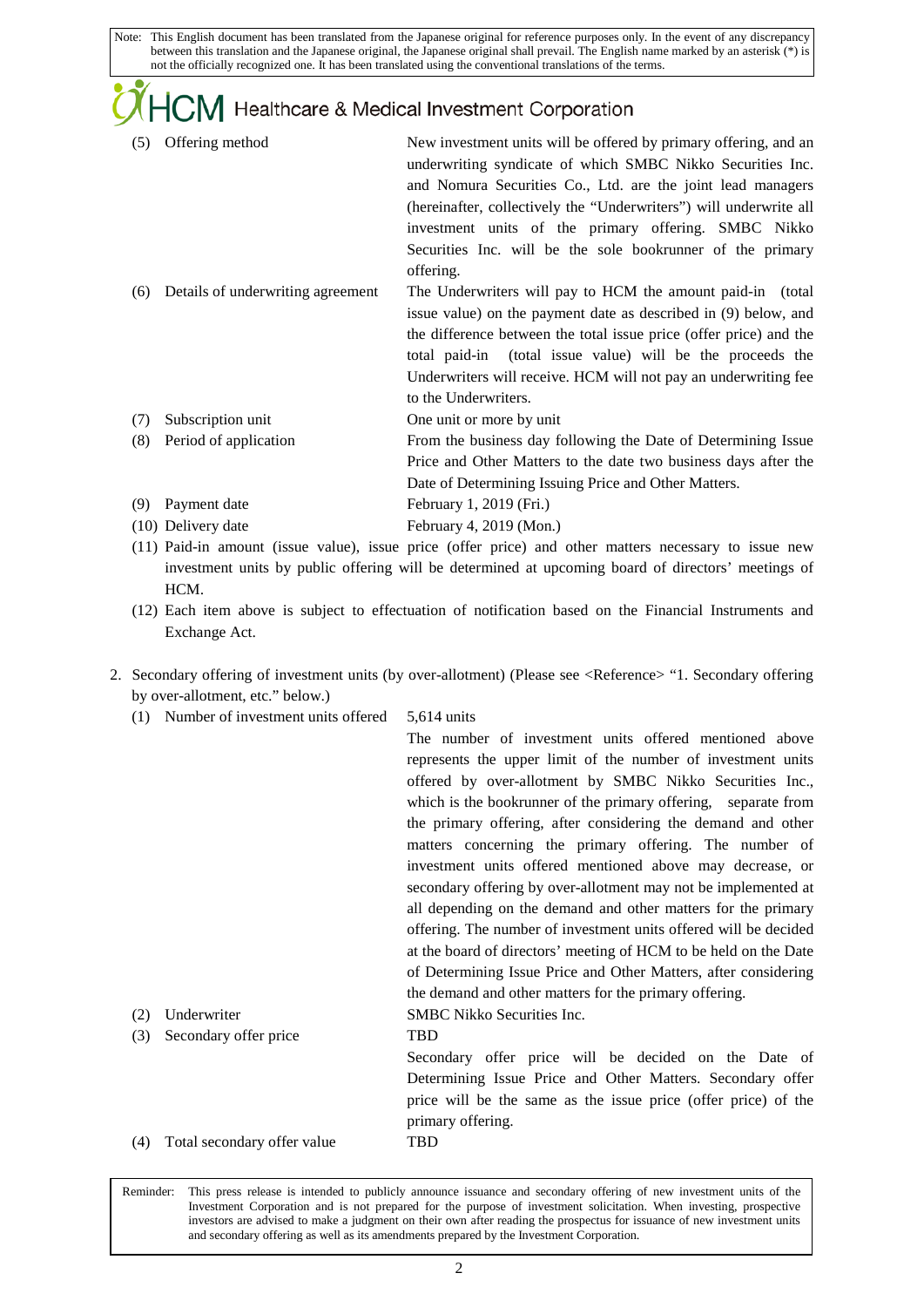### $J$ M Healthcare & Medical Investment Corporation

- (5) Offering method Secondary offering of the Investment Units that SMBC Nikko Securities Inc., which is the bookrunner of the primary offering. borrows from SHIP HEALTHCARE HOLDINGS, INC. (hereinafter, "SHIP HEALTHCARE"), NEC Capital Solutions Limited (hereinafter, "NEC Capital") and Sumitomo Mitsui Banking Corporation (hereinafter, "SMBC"), which are unitholders of the Investment Corporation, with 5,614 units as an upper limit (hereinafter, the "Investment Units Borrowed") will be implemented, separate from the primary offering, after considering the demand and other matters concerning the primary offering. (6) Subscription unit One unit or more by unit (7) Period of application Period of application will be the same as the period of
	- application of the primary offering.
- (8) Delivery date February 4, 2019 (Mon.)

 $\mathsf{L}$ 

- (9) Secondary offer price and other matters necessary for the secondary offering of investment units will be determined at upcoming board of directors' meetings of HCM.
- (10) Each item above is subject to effectuation of notification based on the Financial Instruments and Exchange Act.
- 3. Issuance of new investment units by third-party allotment (Please see <Reference> "1. Secondary offering by over-allotment, etc." below.)
	- (1) Number of investment units issued 5,614 units
	- (2) Paid-in amount (issue value) TBD Paid-in amount (issue value) will be decided at the board of directors' meeting of HCM to be held on the Date of Determining Issue Price and Other Matters. Paid-in amount (issue value) will be the same as the paid-in amount (issue value) of the primary offering. (3) Total paid-in amount (total issue value) TBD (4) Allotted party SMBC Nikko Securities Inc. (5) Subscription unit One unit or more by unit
	- (6) Period of application (Application deadline) February 26, 2019 (Tue.)
	- (7) Payment date February 27, 2019 (Wed.)
	- (8) For investment units that no investor will subscribe for during the period of application (application deadline) mentioned in (6) above, issuance will be canceled.
	- (9) Paid-in amount (issue value) and other matters necessary to issue new investment units by the third-party allotment will be determined at upcoming board of directors' meetings of HCM.
	- (10) In the case that the primary offering is suspended, the issuance of new investment units by third-party allotment will also be suspended.
	- (11) Each item above is subject to effectuation of notification based on the Financial Instruments and Exchange Act.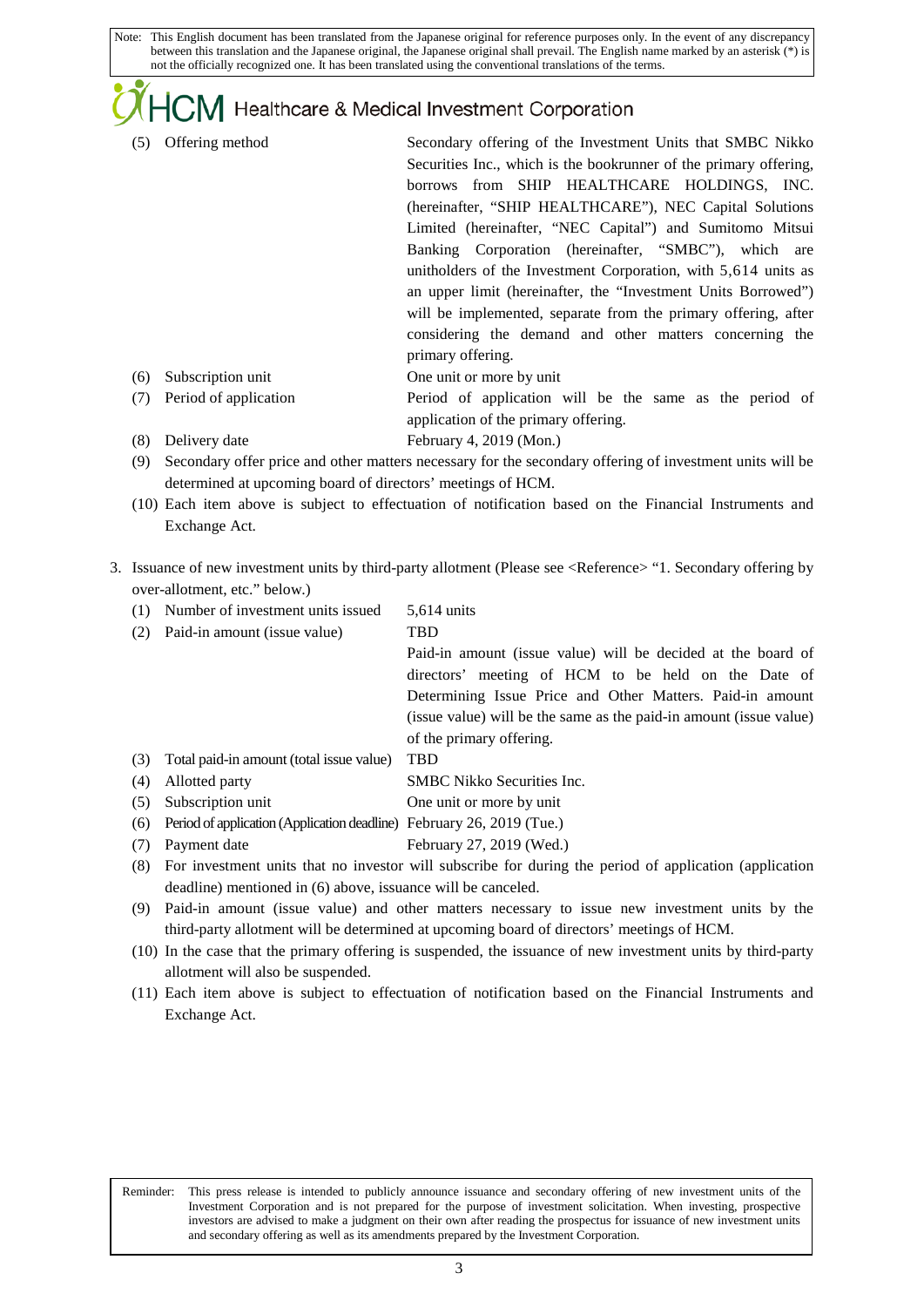# $J$  Healthcare & Medical Investment Corporation

<Reference>

 $\mathsf{L}$ 

1. Secondary offering by over-allotment, etc.

Upon the primary offering, secondary offering by over-allotment of the Investment Units that SMBC Nikko Securities Inc., which is the bookrunner of the primary offering, borrows from SHIP HEALTHCARE, NEC Capital and SMBC, which are unitholders of HCM, with 5,614 units as an upper limit may be implemented, separate from the primary offering, after considering the demand and other matters concerning the primary offering. The number of investment units offered by over-allotment represents the maximum number of investment units which can be offered and may decrease, or secondary offering by over-allotment may not be implemented at all depending on the demand and other matters.

In relation to secondary offering by over-allotment, in order to allow SMBC Nikko Securities Inc. to acquire the Investment Units necessary to return the Investment Units Borrowed, HCM resolved, at the board of directors' meeting of HCM held on January 11, 2019 (Fri.), to newly issue 5,614 units of the Investment Units by third-party allotment (hereinafter, the "Third-Party Allotment") with SMBC Nikko Securities Inc. as an allotted party with February 27, 2019 (Wed.) as a payment date.

In addition, SMBC Nikko Securities Inc. may buy the Investment Units up to the number of units subject to secondary offering by over-allotment on Tokyo Stock Exchange (hereinafter, the "Syndicate Cover Transaction") for the purpose of returning the Investment Units Borrowed during a period from the day following the date on which the period of application of the primary offering and secondary offering by over-allotment ends to February 22, 2019 (Fri.) (hereinafter, "Syndicate Cover Transaction Period"). All the Investment Units SMBC Nikko Securities Inc. buys by the Syndicate Cover Transaction will be used to return the Investment Units Borrowed. At the discretion of SMBC Nikko Securities Inc., they may not execute the Syndicate Cover Transaction at all or may stop the Syndicate Cover Transaction before the number of units bought reaches the number of units subject to secondary offering by over-allotment during the Syndicate Cover Transaction Period.

SMBC Nikko Securities Inc. may conduct a stabilizing transaction in conjunction with the primary offering and secondary offering by over-allotment. All or part of the Investment Units bought by the stabilizing transaction may be used to return the Investment Units Borrowed.

For the number of units calculated by deducting the number of units bought by the stabilizing transaction and Syndicate Cover Transaction and used to return the Investment Units Borrowed from the number of units subject to secondary offering by over-allotment, SMBC Nikko Securities Inc. plans to acquire the Investment Units based on the allotment determined by the Third-Party Allotment in whole or part, and as a result, the final number of units issued by the Third-Party Allotment may decrease by that extent, or issuance may not be implemented at all, due to forfeiture.

Whether or not the secondary offering by over-allotment will be implemented and the number of investment units offered in the event that the secondary offering by over-allotment is implemented will be determined on the Date of Determining Issue Price and Other Matters. In the event that the secondary offering by over-allotment is not implemented, the borrowing of the Investment Units by SMBC Nikko Securities Inc. from SHIP HEALTHCARE, NEC Capital and SMBC will not take place. Accordingly, SMBC Nikko Securities Inc. will not accept or subscribe for allotment pertaining to the Third-Party Allotment and, as a result, the issuance of new investment units by the Third-Party Allotment will not be implemented at all, due to forfeiture. In addition, the Syndicate Cover Transaction on Tokyo Stock Exchange, too, will not take place.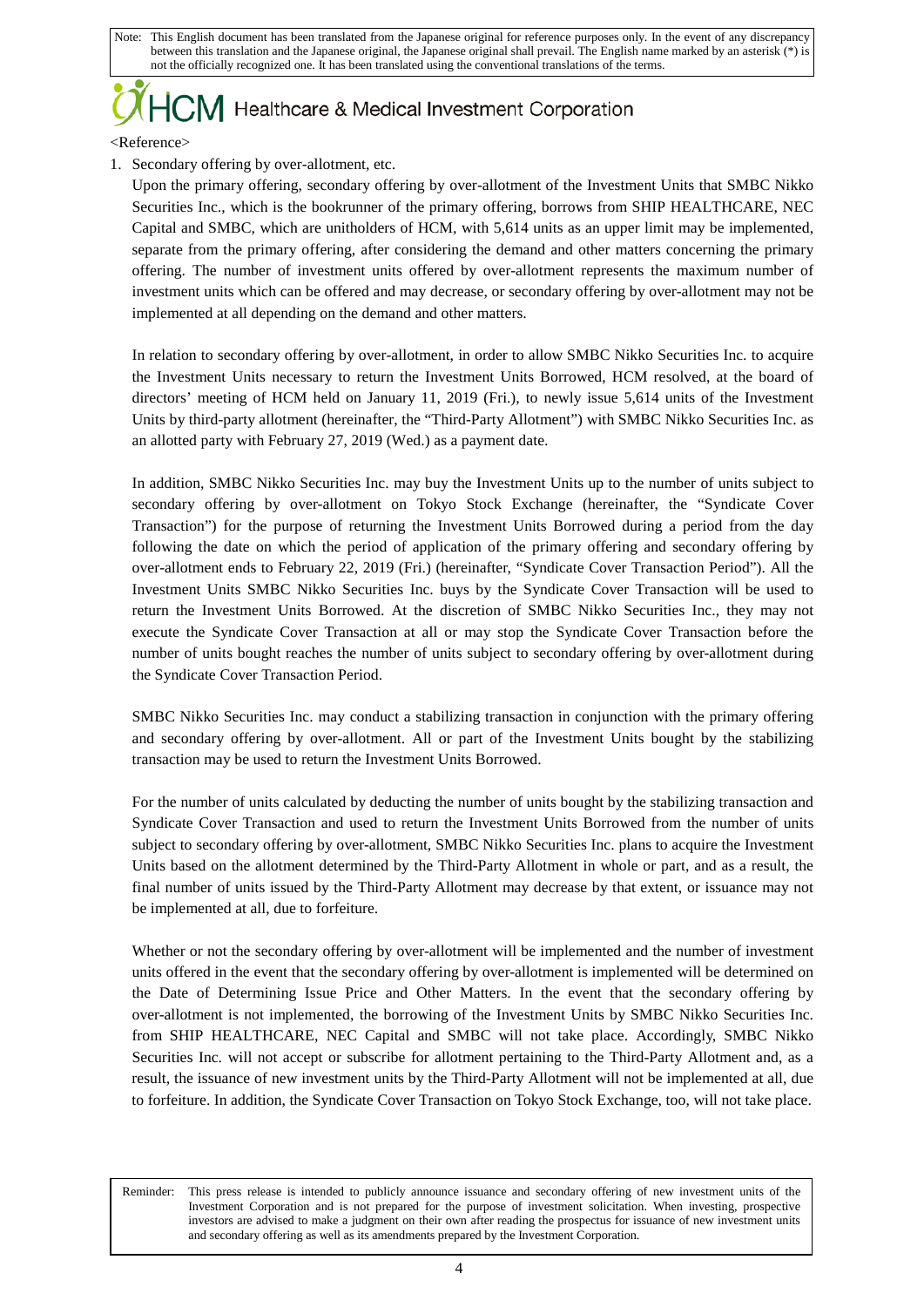## Healthcare & Medical Investment Corporation

2. Changes in the total number of outstanding investment units by the issuance of new investment units

| Current total number of outstanding investment units                   | 193,107 units |        |
|------------------------------------------------------------------------|---------------|--------|
| Number of investment units                                             |               |        |
| added by issuance of new investment units by primary offering          | 112,280 units |        |
| Total number of outstanding investment units                           |               |        |
| after issuance of new investment units by primary offering             | 305,387 units |        |
| Number of investment units                                             |               |        |
| added by issuance of new investment units by the Third-Party Allotment | 5.614 units   | (Note) |
| Total number of outstanding investment units                           |               |        |
| after issuance of new investment units by the Third-Party Allotment    | 311,001 units | (Note) |
|                                                                        |               |        |

(Note) The number of units SMBC Nikko Securities Inc. subscribes for and to be issued subsequently of all investment units offered by the Third-Party Allotment.

#### 3. Purpose and reason for issuance

After consideration while keeping market trends, the level of distribution per unit, the level of LTV and other factors in mind, HCM decided to issue new investment units in view of acquisition of new real property and other assets (as defined in Article 105, Item 1 of the Regulation for Enforcement of the Act on Investment Trusts and Investment Corporations; the same shall apply hereinafter) leading to expansion of asset size and stabilization of financial base.

(Note) For details of the real property and other assets to be newly acquired, please see "Notice Concerning Acquisition and Leasing of Assets" separately announced today.

#### 4. Amount to be raised, use of funds and scheduled expenditure date

- (1) Amount of funds raised (estimated net amount) 11,550,000,000 yen (upper limit)
	- (Note) The sum of the proceeds from the primary offering of 11,000,000,000 yen and the maximum proceeds from the issuance of new investment units by the Third-Party Allotment of 550,000,000 yen. The abovementioned amount is the estimate calculated based on the closing price in regular trading of the Investment Units on Tokyo Stock Exchange as of December 19, 2018 (Wed.).
- (2) Specific usage and planned date of disbursement of funds raised

HCM will use the proceeds from the primary offering (11,000,000,000 yen) to pay part of the funds for acquisition of the assets that HCM plans on acquiring as outlined in "Notice Concerning Acquisition and Leasing of Assets" separately announced today (hereinafter, the "To-be-Acquired Assets"). The proceeds from the issuance of new investment units by the Third-Party Allotment resolved on the same date as the primary offering (550,000,000 yen (upper limit)) will be used to repay the loans that HCM borrowed as funds for acquisition of the To-be-Acquired Assets or will be used as cash on hand to pay part of the funds for acquisition of specified assets (as defined in Article 2, Paragraph 1 of the Act on Investment Trusts and Investment Corporations; the same shall apply hereinafter) in the future.

- (Note) HCM plans to deposit the funds raised from the Third-Party Allotment with a financial institution until disbursement.
- 5. Designation of allocated party Not applicable.

 $\mathsf{L}$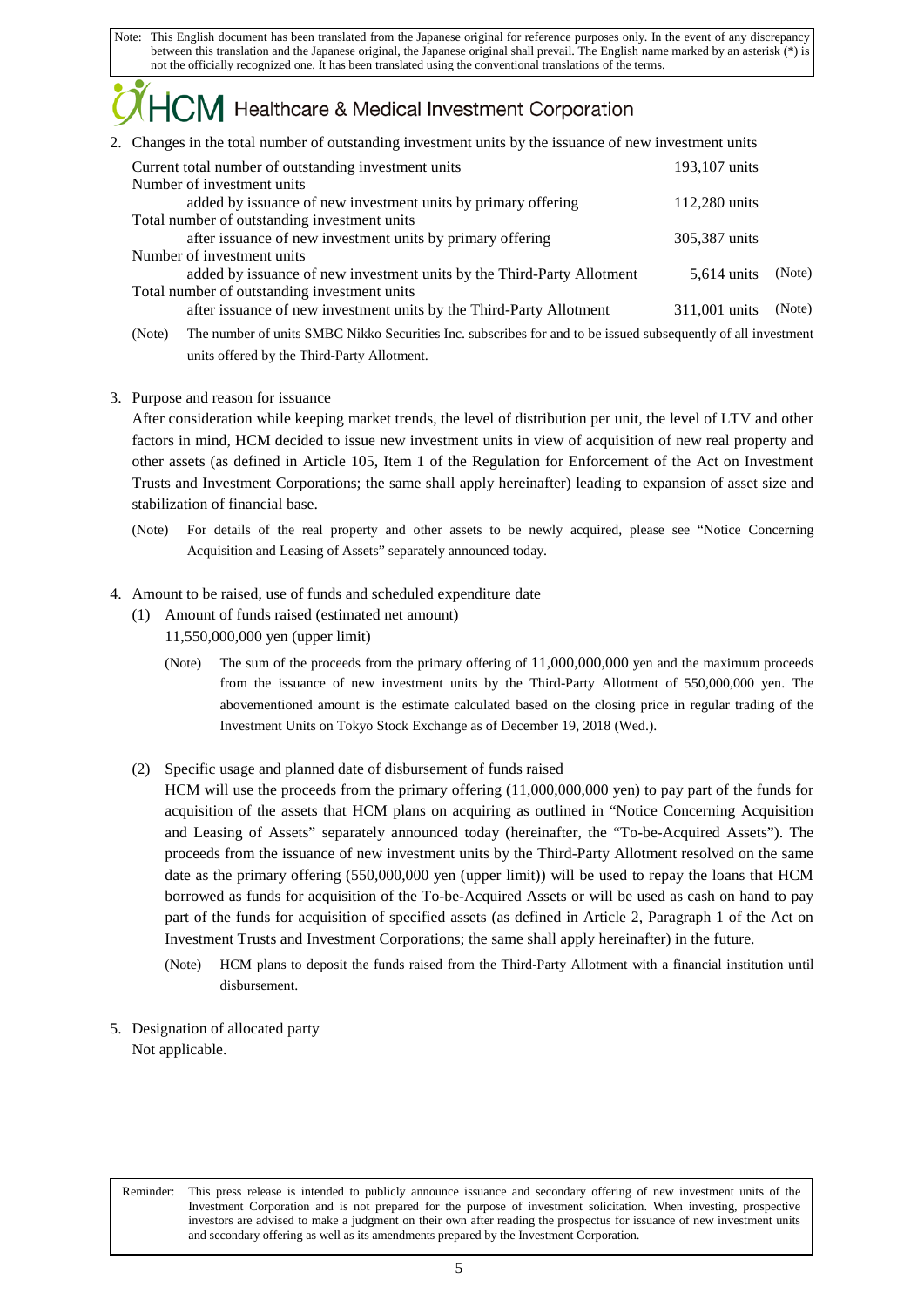## Healthcare & Medical Investment Corporation

#### 6. Future outlook

Please see "Notice Concerning Revision of Earnings Forecast and Distribution Forecast for Fiscal Period Ending July 2019, and Earnings Forecast and Distribution Forecast for Fiscal Period Ending January 2020" separately announced today.

- 7. Most recent three business periods' management status, equity financing status, etc.
	- (1) Most recent three business periods' management status

|                                           | Fiscal period   | Fiscal period   | Fiscal period   |
|-------------------------------------------|-----------------|-----------------|-----------------|
|                                           | ended July 2017 | ended Jan. 2018 | ended July 2018 |
| Net income per unit (Note 1)              | 2,704 yen       | $2,653$ ven     | $2,698$ yen     |
| Distribution per unit                     | $2,697$ yen     | $2,653$ yen     | 2,699 yen       |
| Actual distribution payout ratio (Note 2) | 100.0%          | 100.0%          | 100.0%          |
| Net assets per unit                       | 105,234 yen     | $105,190$ yen   | 105,238 yen     |

(Note 1) Net income per unit is calculated by dividing net income by the daily weighted average number of investment units.

(Note 2) Distribution payout ratio = Distribution per unit (excluding distribution in excess of earnings)  $\div$  Net income per unit  $\times$  100

Due to capital increase by public offering during the period changing the number of investment units during the period, distribution payout ratio for the fiscal period ended July 2017 is calculated by using the following formula (rounded down to the first decimal place):

Distribution payout ratio = Total distribution (excluding distribution in excess of earnings)  $\div$  Net income  $\times$  100

- (2) Most recent investment unit price status
	- ① Most recent three business periods' status

| Fiscal period |                 | Fiscal period   | Fiscal period   |
|---------------|-----------------|-----------------|-----------------|
|               | ended July 2017 | ended Jan. 2018 | ended July 2018 |
| Opening price | $103,000$ yen   | 99,600 yen      | 106,400 yen     |
| High price    | 103,000 yen     | 110,800 yen     | 115,400 yen     |
| Low price     | 96,300 yen      | 95,500 yen      | 101,000 yen     |
| Closing price | 99,600 yen      | 107,000 yen     | 111,600 yen     |

(Note) The opening, high and low prices are based on the closing price on the Tokyo Stock Exchange Real Estate Investment Trust Securities Market.

| ر د<br>NIOSI ICCCIII SIA IIIOIIIIIS SUATUS |             |               |               |             |             |                  |
|--------------------------------------------|-------------|---------------|---------------|-------------|-------------|------------------|
|                                            | 2018        |               |               |             |             | 2019             |
|                                            | Aug.        | Sept.         | Oct.          | Nov.        | Dec.        | Jan. (Note $1$ ) |
| Opening price                              | 110,300 yen | 111,400 yen   | 115,800 yen   | 112,900 yen | 113,000 yen | 111,900 yen      |
| High price                                 | 112,500 yen | 117,800 yen   | $116,600$ yen | 113,500 yen | 114,700 yen | 115,200 yen      |
| Low price                                  | 110,000 yen | $111,400$ yen | $111,500$ yen | 111,800 yen | 109,500 yen | 111,900 yen      |
| Closing price                              | 111,300 yen | $116,500$ yen | $113,000$ yen | 113,200 yen | 112,700 yen | 114,800 yen      |

② Most recent six months' status

(Note 1) The investment unit prices for January 2019 are as of January 10, 2019 (Thur.).

(Note 2) The opening, high and low prices are based on the closing price on the Tokyo Stock Exchange Real Estate Investment Trust Securities Market.

|--|

|               | Jan. 10, 2019 |               |
|---------------|---------------|---------------|
| Opening price |               | 115,200 yen   |
| High price    |               | $115,700$ yen |
| Low price     |               | 114,800 yen   |
| Closing price |               | 114,800 yen   |

 $\mathsf{L}$